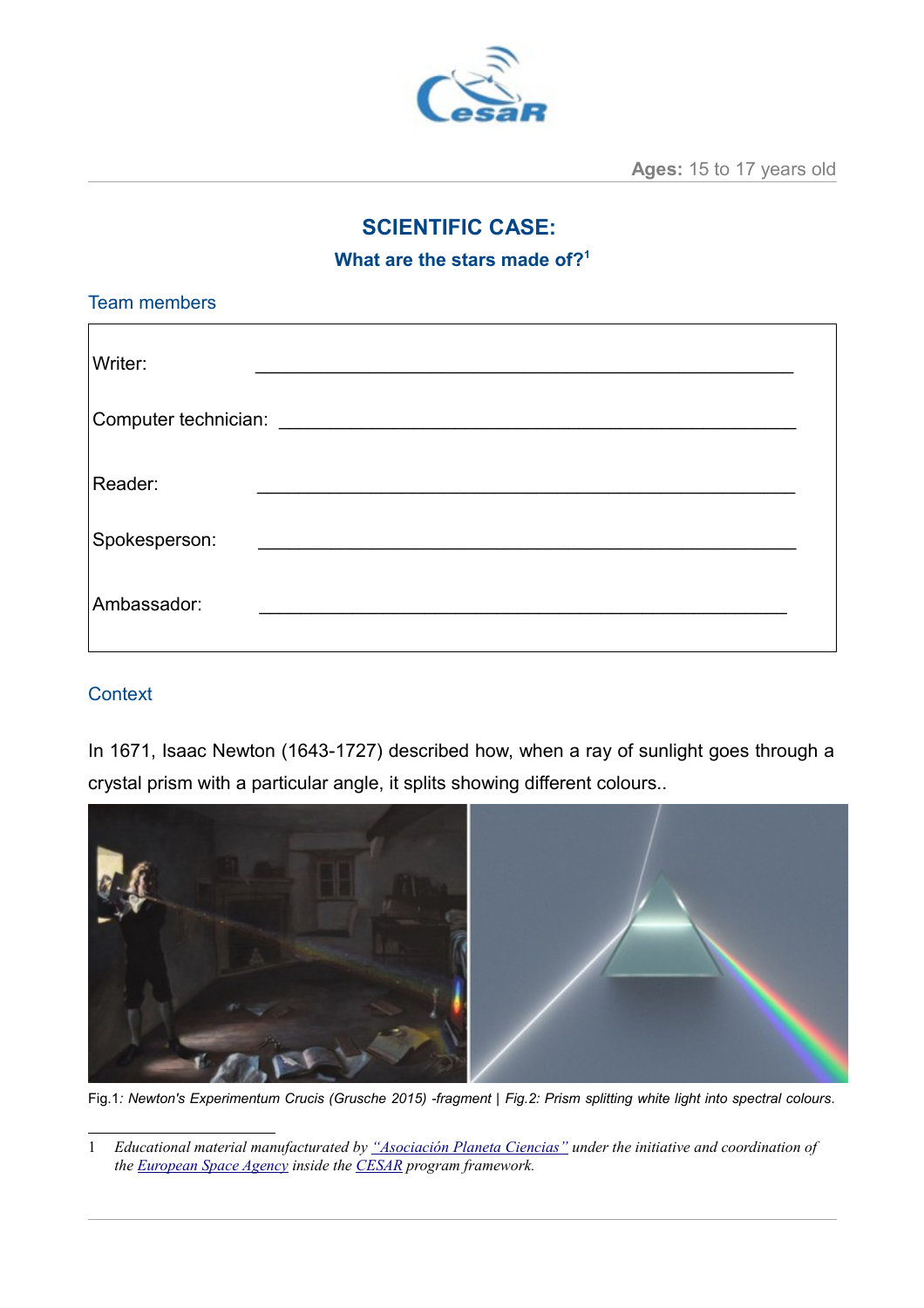

*Source: Wikimedia.org .*

Newton also explained that light coming from stars other than the Sun would also be separated by a prism in a similar fashion.



*Source: Wikimedia.org*



*Fig 3. Comparison between a Fig 4. Joseph von Fraunhofer (1787 - 1826) prism and a diffraction grating. Source: Museo Alemán de Munich*

More than a century later, in the first years of the 19th Century, Joseph von Fraunhofer (1787-1826) took a big step – he replaced the prism by a more effective optical component: **a diffraction grating**. This grating had de ability to separate or diffract light into several, more distinguishable rays.

That way, Fraunhofer could split sunlight with a better resolution and, when he did, he found out something extraordinary: **light wasn't continuous, but had black lines** along the spectrum.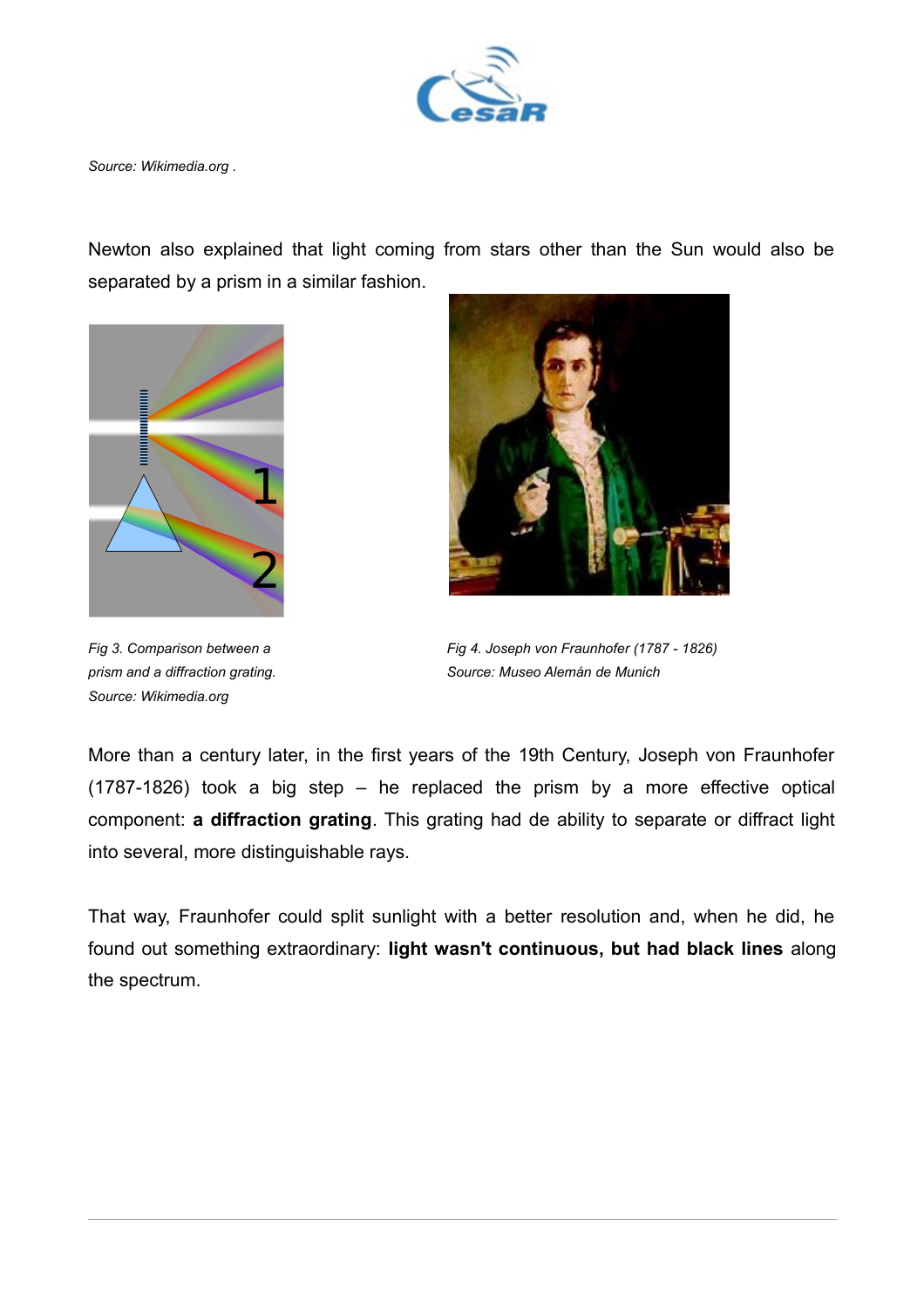







**The Sun emits light due to its high temperature but, on its way from the inside to space, elements in the star absorb part of that light. That is, each one of the Sun's chemical elements always absorbs the same colours. In other words: if we could know which lines are absorbed by which chemical elements, we could know what our star is made of!**

Now imagine we could introduce a specific gas in a glass tube (for instance, hydrogen). If we apply an electrical current to it, its electrons will be excited and they will emit light.





If, as Newton and Fraunhofer did, we then split up hydrogen light with a prism or a diffraction grating, this would be what we'd see: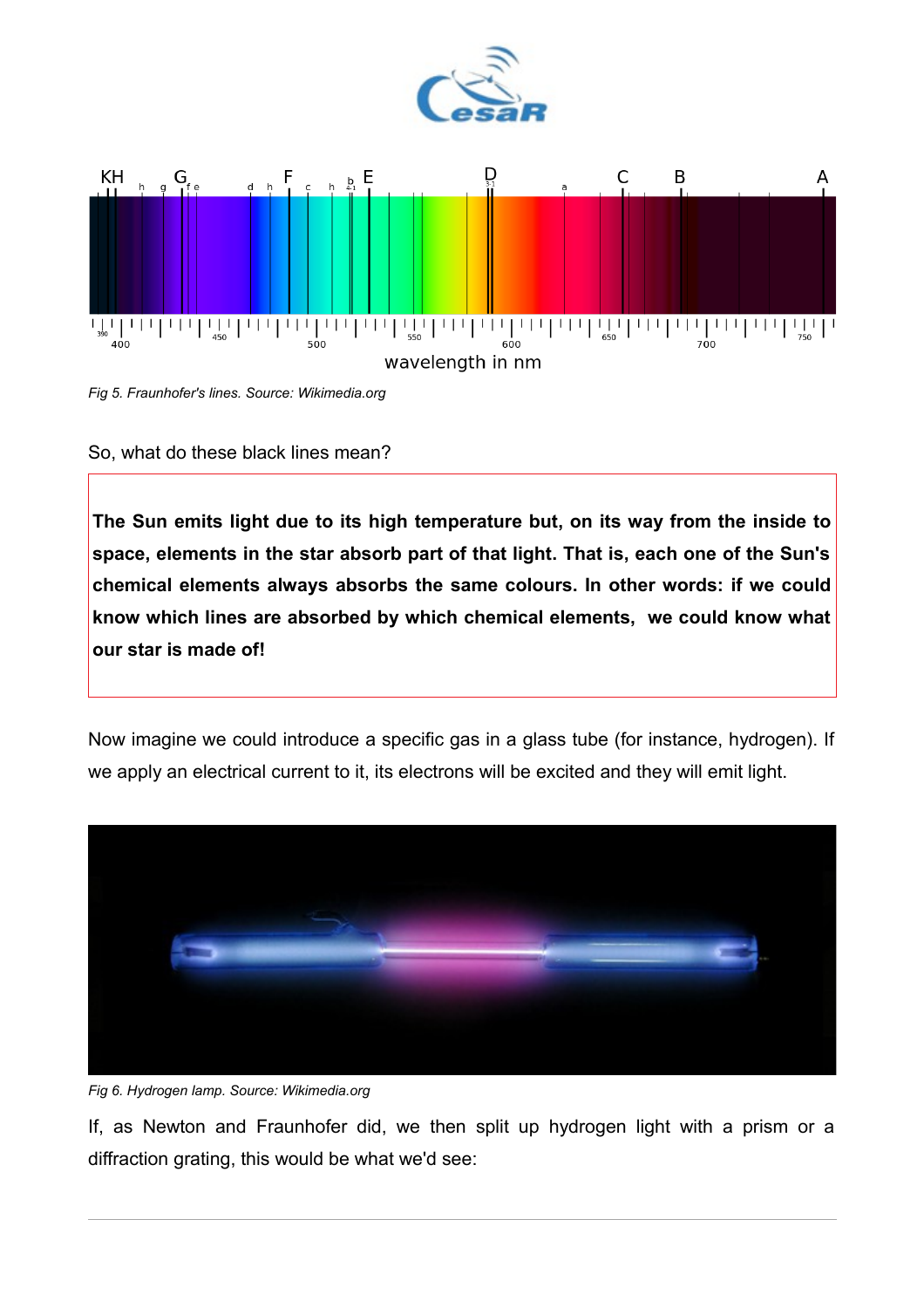



*Fig 7. Emission lines from Hydrogen's Balmer series. Source: Wikimedia.org*

Now let's compare the Sun's spectrum with the lines emitted by hydrogen:



*Figs 8. Comparison between absorption lines in the Sun and emission lines from hydrogen.*

With this observation, Cecilia Payne (1900-1979) discovered that the lines that the hydrogen emits are a match for some of the Sun's absorption lines. Thus, **there is hydrogen in the Sun!** So, hydrogen in the Sun absorbs light in the same way hydrogen emits light when we excite its electrons.



*Fig 9. Cecilia Payne (1900-1979)*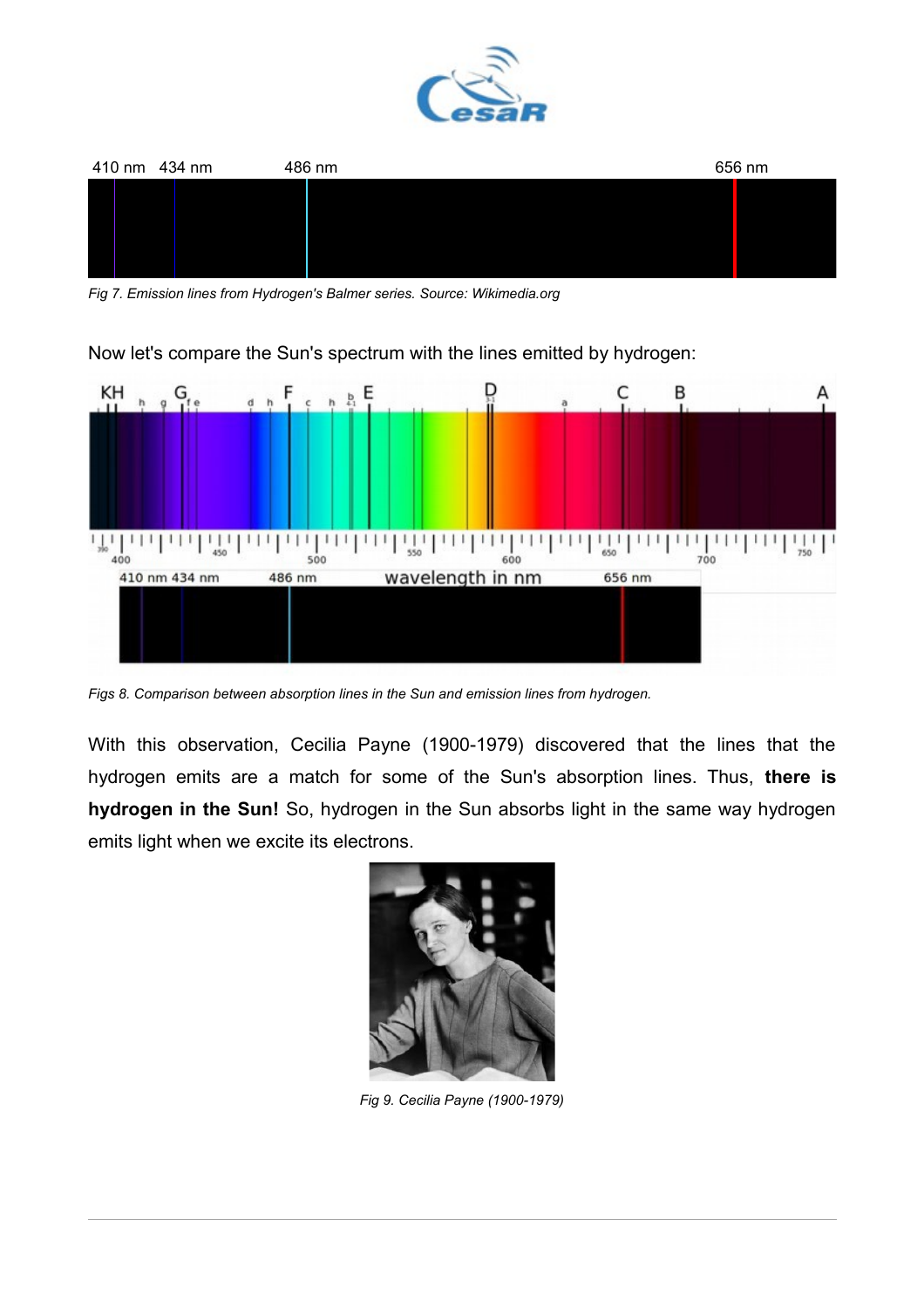

With this finding, we just have to know the emission lines for other elements in order to know what the Sun is made of.

In the same way, we can also find other stars' composition by studying their spectrum, just as we did with the Sun<sup>[2](#page-4-0)</sup>.



*Fig 10. Complete visible range solar spectrum (N.A.Sharp, NOAO/NSO/Kitt Peak FTS/AURA/NSF). Source: esa.int*

More educational resources:

CESAR:<http://cesar.esa.int/index.php?ChangeLang=en>

ESA education:<http://www.esa.int/Education>

Stellar distances: [http://sci.esa.int/education/35616-stellar-distances/?](http://sci.esa.int/education/35616-stellar-distances/?fbodylongid=1667) [fbodylongid=1667](http://sci.esa.int/education/35616-stellar-distances/?fbodylongid=1667)

CESAR booklets: [http://cesar.esa.int/index.php?](http://cesar.esa.int/index.php?Section=Booklets&ChangeLang=en) [Section=Booklets&ChangeLang=en](http://cesar.esa.int/index.php?Section=Booklets&ChangeLang=en)

<span id="page-4-0"></span><sup>2</sup> You can delve into these contents via these links: [https://es.wikipedia.org/wiki/L%C3%ADnea\\_espectral](https://es.wikipedia.org/wiki/L%C3%ADnea_espectral) ; [https://es.wikipedia.org/wiki/Espectro\\_electromagn%C3%A9tico](https://es.wikipedia.org/wiki/Espectro_electromagn%C3%A9tico)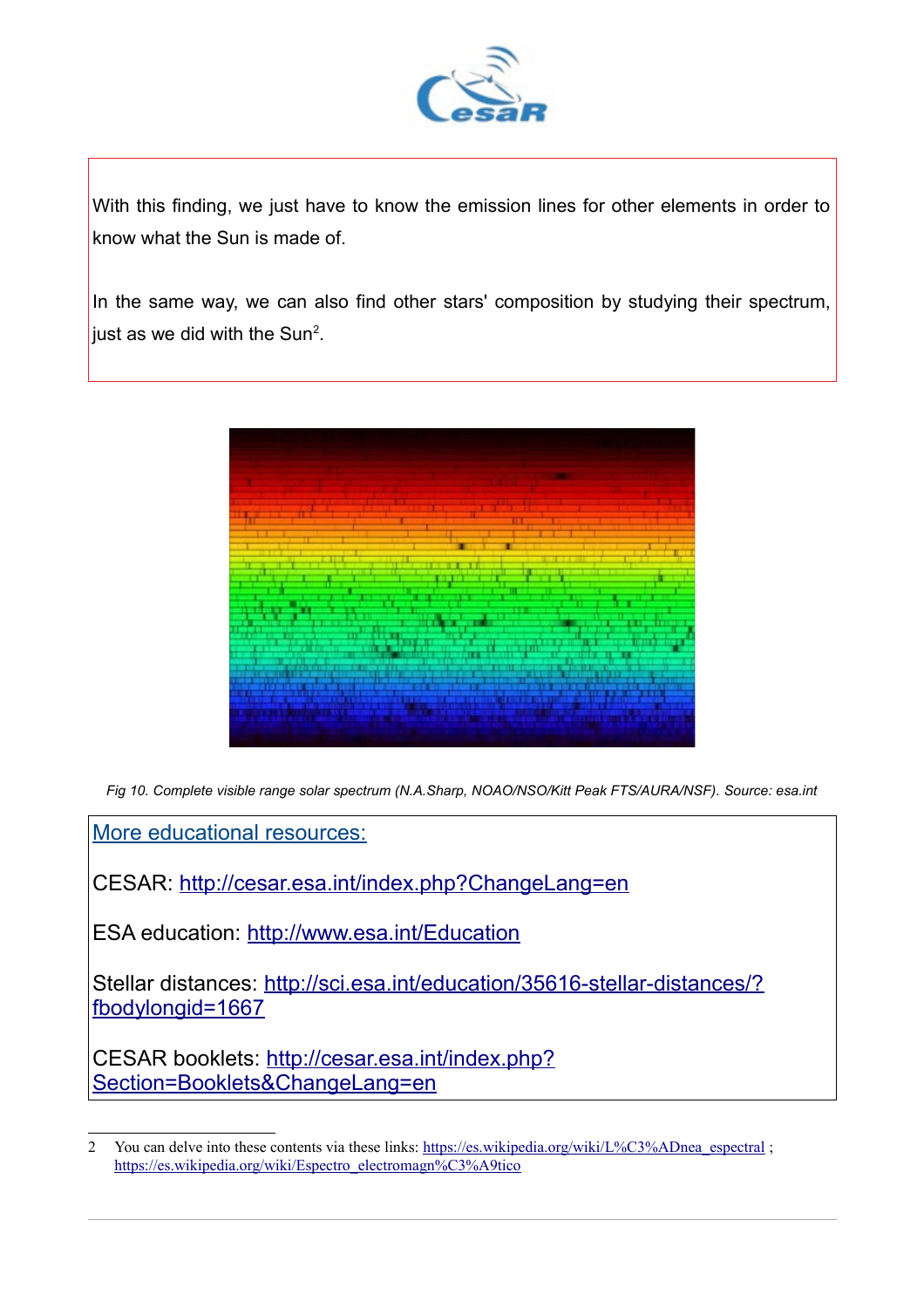

#### **Science case 1: Which elements make up the Sun and other stars?**

The aim of this experience is **getting to know the main elements that make up the Sun and other stars.**

#### Research equipment

You have access to the following:

- Pencils, paper, rubber, ruler
- Diffraction glasses
- (Cell)phone
- Computer
- Spectra from several stars
- Emission lines from different gases

#### **Procedure**

## **PART 1 – Separating the components of light**

Let's observe how to separate the light from different sources.

1. Put the diffraction glasses in front of the camera of your phone and take a picture of each source of light, as head-on and focused as possible.

2. Describe briefly what you see (use the photos to look more closely).

a. Sun light (look at the sky with the glasses on and take a picture). WARNING: Never look directly at the Sun.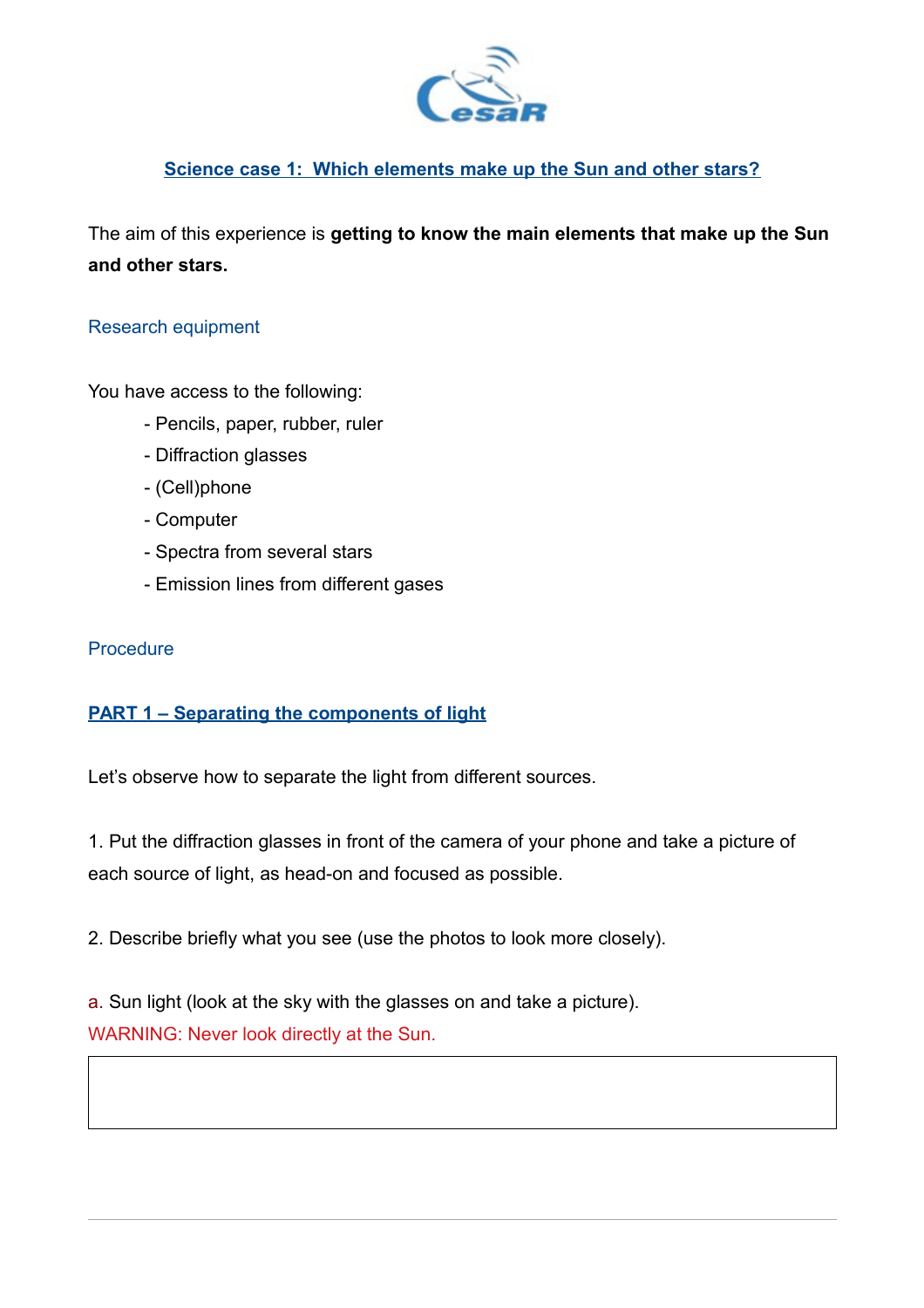

b. Artificial light in the classroom

## c. Spectral lamp (next to to the educator): hydrogen tube

d. Spectral lamp (next to to the educator): helium tube

e. Spectral lamp (next to to the educator): mercury tube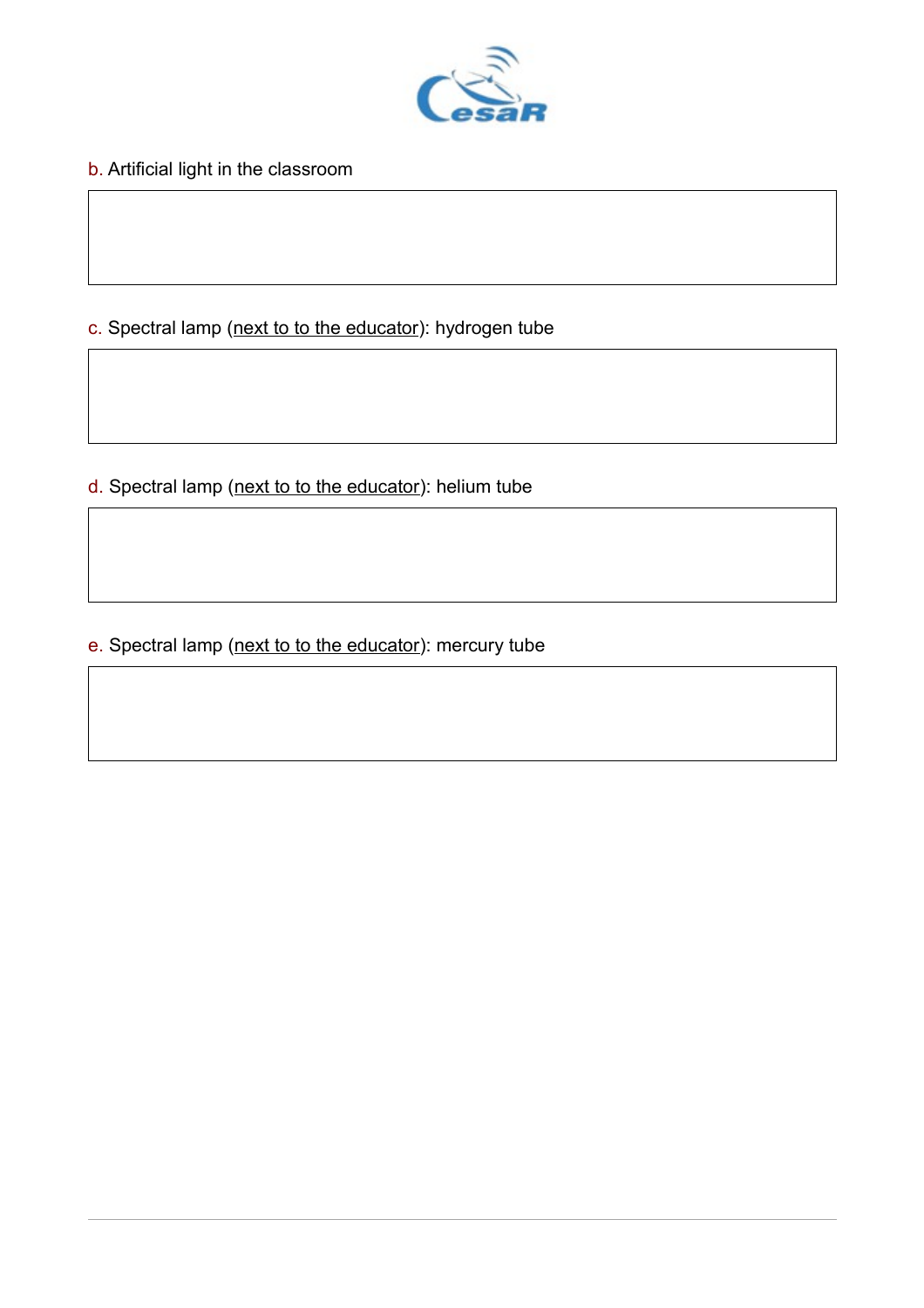

## **PART 2 – Analisis of the spectrum**

Stellar composition is related to its temperature, and we can classify them according to this criteria. We can differentiate 7 stellar clases(M, K, G, F, A, B y O). Specifically, Sun is a "type G" star. Your group will study one of these spectral types. If you want to study more about this concept, you can work on this scientific case<sup>[3](#page-7-0)</sup>.



*Fig 11. Spectral types. Source: Armagh Observatory*

Write down what type of star you are going to analyze:

How to compare these spectra:

You can use two methods (A y B) to compare spectra.

<span id="page-7-0"></span><sup>3</sup> More info in<http://cienciamasticada.blogspot.com/2017/12/clasificacion-espectral-clasica.html>and in <https://www.astromia.com/universo/clasestrellas.htm>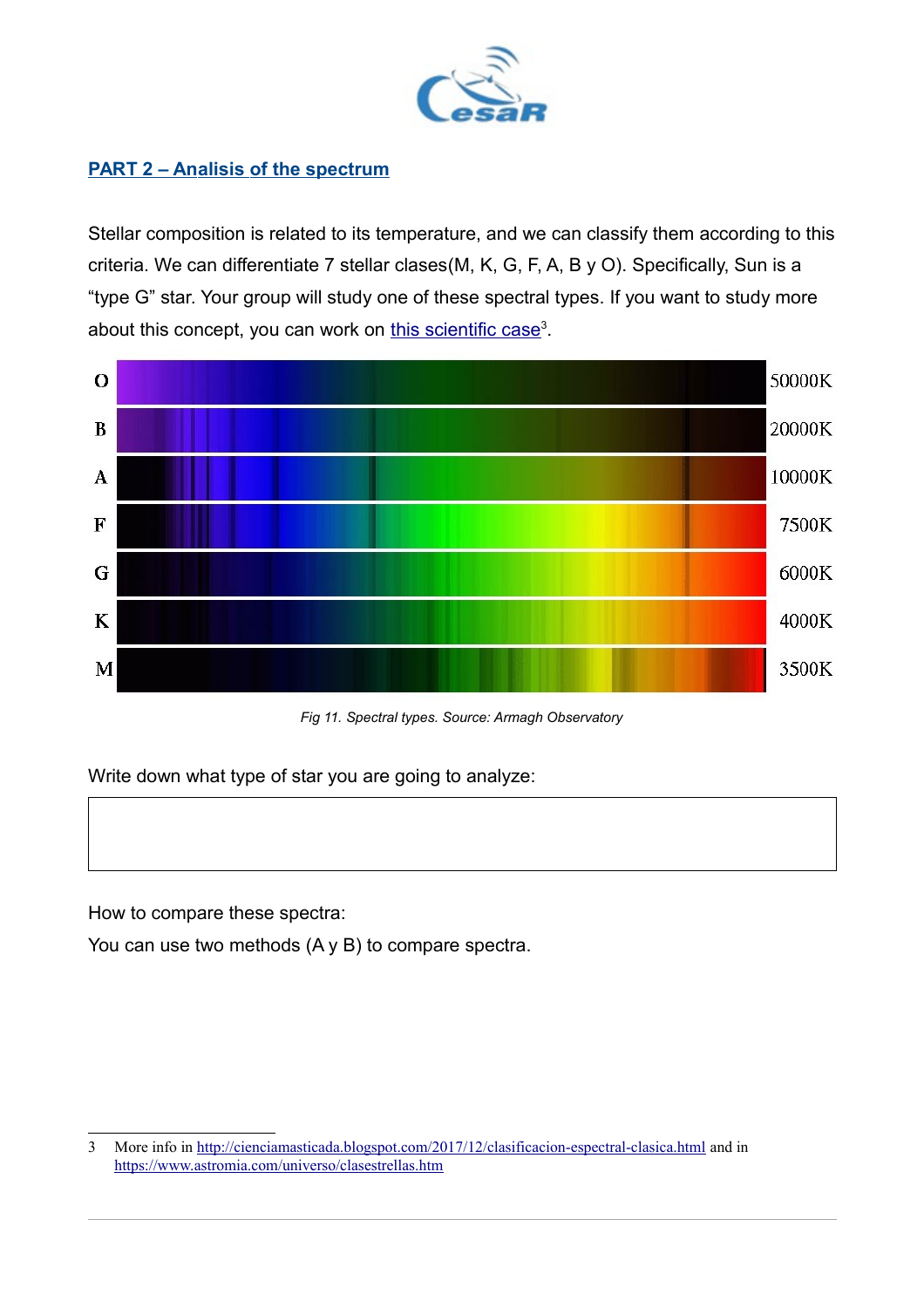

#### Method A:

Compare the absorption lines of your star with the emission lines from the gasses of different chemical elements that you can find as an attachment to this document (or opening the document<sup>[4](#page-8-0)</sup> material para la investigación.pdf). Make the corresponding notes on the result sheets (see later).

In the *figure 8* you can see an example of how to compare and identify possible chemical elements.

#### Method B:

| 1. Open the explorer (Firefox or Chrome) and <i>login</i> at publiclab.org                     |                         |                               |  |  |
|------------------------------------------------------------------------------------------------|-------------------------|-------------------------------|--|--|
| User: esacsse                                                                                  |                         |                               |  |  |
| Pass: CursoEspectro (including capital letters)                                                |                         |                               |  |  |
| 2. Go to spectralworkbench.org and login again:                                                |                         |                               |  |  |
|                                                                                                |                         |                               |  |  |
| Log in                                                                                         |                         |                               |  |  |
| Use your PublicLab.org username to log in.<br>If you do not yet have one, sign up there first! |                         |                               |  |  |
| esacsse                                                                                        | <b>Site requesting</b>  | https://spectralworkbench.org |  |  |
|                                                                                                | <b>Account username</b> | esacsse                       |  |  |
| Log in<br>Remember me                                                                          | No                      |                               |  |  |
|                                                                                                |                         |                               |  |  |
| 3. At spectralworkbench.org, click on your profile:                                            |                         |                               |  |  |

<span id="page-8-0"></span><sup>4</sup> You can do it by comparing just the clearest lines.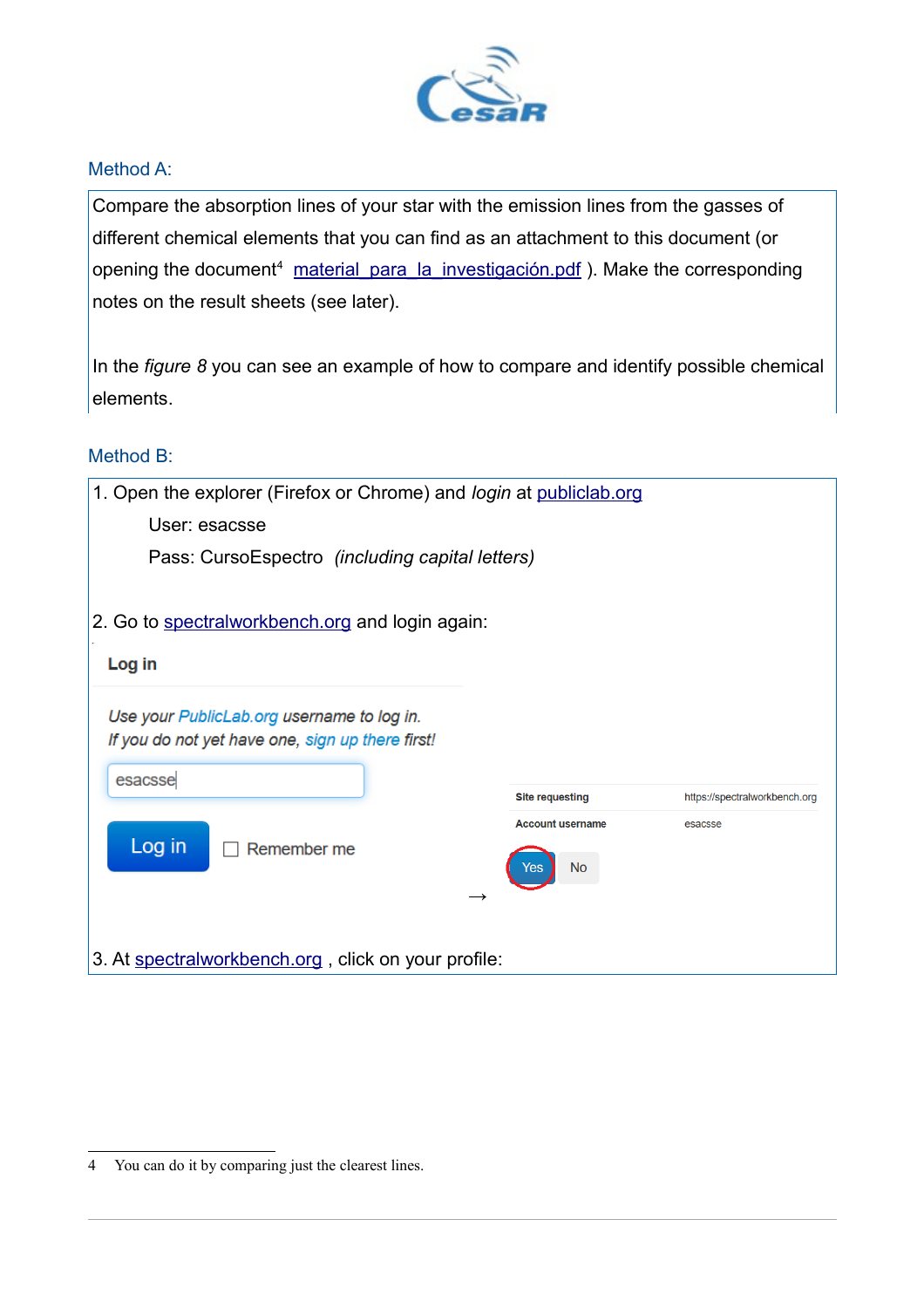

| 合          | $\alpha$ | Browse $\bullet$ Learn $\bullet$ | <b>A</b> esacsse<br>$\sim$ |
|------------|----------|----------------------------------|----------------------------|
|            |          |                                  | Dashboard                  |
| own work » |          |                                  | Profile                    |
|            |          |                                  | Log out                    |
|            |          |                                  |                            |

4. Choose the type of star you are going to analyze (for instance, "Star type G"). You will see the stellar spectrum and a graphic with peaks that correspond to the absorption ranges of that star.





5. You have to compare the absorption lines of your star with the known emission lines of the gasses of the different chemical elements to know the stellar composition. Compare the graphics of your star with the different chemical elements using *Spectral Workbench*, by selecting the element you want to check.

**Press on "compare"→ write "name of the element (no accents) → "apply"** (see image below $)^5$  $)^5$ .

You can choose between: Carbon, Calcium, Helium, Hydrogen, Iron, Mercury, Neon, and Sodium.

<span id="page-9-0"></span><sup>5</sup> Be patient, sometimes the graphic takes a few minutes to calibrate.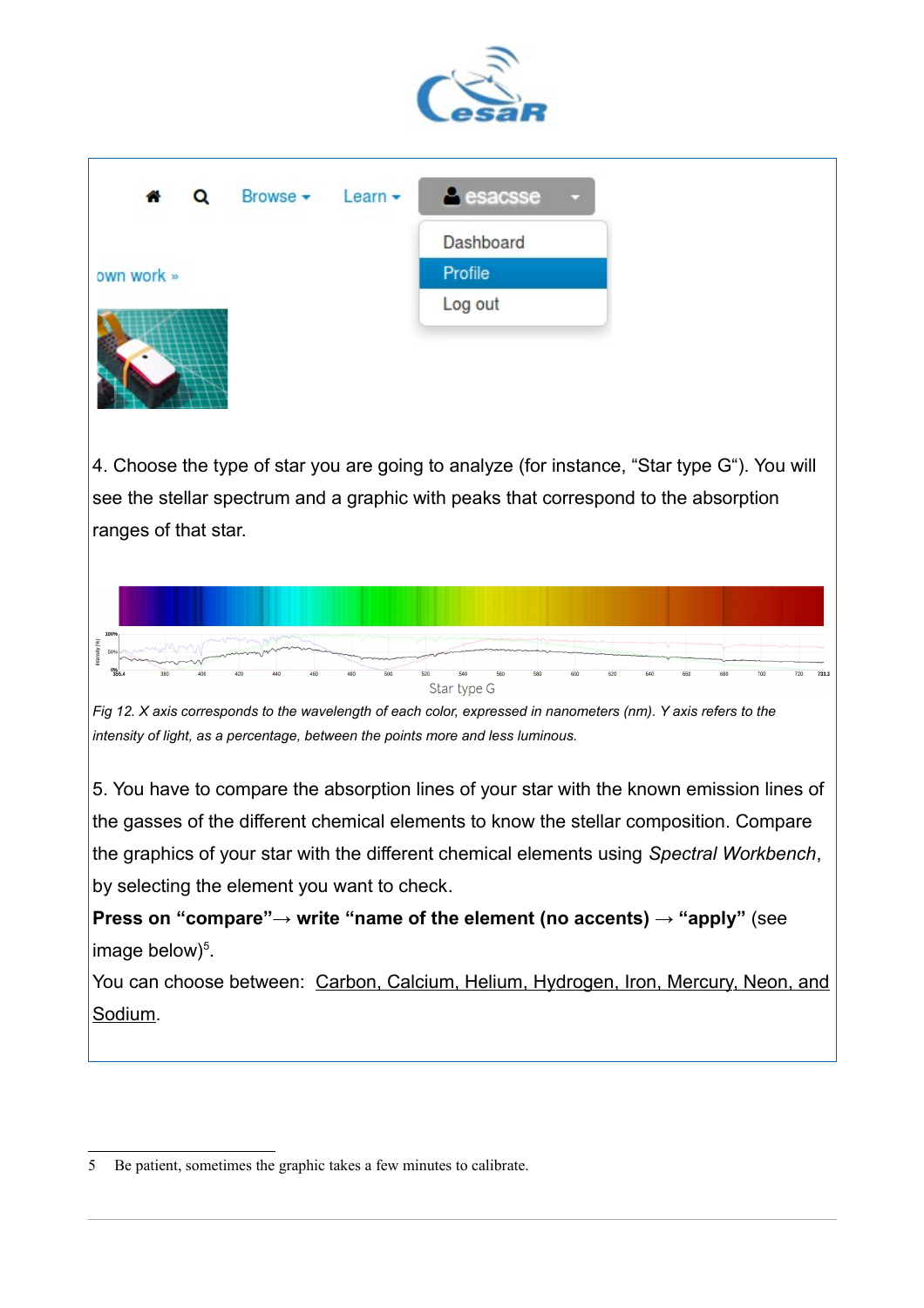

| 500<br>520<br>540<br>480<br>560                                                     | 580                                                 | 600<br>620                | 640 | 660                | 680 | 700          | 720 | 733.3 |
|-------------------------------------------------------------------------------------|-----------------------------------------------------|---------------------------|-----|--------------------|-----|--------------|-----|-------|
| Star type G                                                                         |                                                     |                           |     |                    |     |              |     |       |
| by planetaciencias (fork) $\vee$ f $\rightarrow$ $\circ$ 0 $\circ$                  |                                                     |                           |     |                    |     |              |     |       |
| <b>Q</b> 0 Comments<br>>_ Scripting<br><b>D</b> Tools<br>$\equiv$ Sets<br>P 0 Forks |                                                     |                           |     |                    |     |              |     |       |
| Versioning @<br>Compare                                                             |                                                     |                           |     |                    |     |              |     |       |
| P Fork this spectrum and work on a copy                                             | by warren   Read more »                             |                           |     |                    |     |              |     |       |
| Data processing and display @<br>$\triangle$ Calibrate                              | Compare this spectrum to others in the graph above. |                           |     |                    |     |              |     |       |
| <sup>2</sup> Copy calibration                                                       |                                                     |                           |     |                    |     |              |     |       |
| Subtract spectrum                                                                   | Hidrogeno                                           | $\alpha$                  |     |                    |     | Your spectra |     |       |
| - Limit wavelength range                                                            | ☆                                                   | #125562: Hidrogeno (fork) |     | by planetaciencias |     | 4 days ago   |     | Apply |
| Smooth                                                                              |                                                     |                           |     |                    |     |              |     |       |
| Transform                                                                           |                                                     |                           |     | cancel             |     |              |     |       |
| Blend                                                                               |                                                     |                           |     |                    |     |              |     |       |
| Comparison & Sets @<br>Compare                                                      |                                                     |                           |     |                    |     |              |     |       |
|                                                                                     |                                                     |                           |     |                    |     |              |     |       |

Finally, you can also use the spectral lamps in the classroom to check how the spectra correspond to those you are studying. If you want to see more spectra, you can go to <http://chemistry.bd.psu.edu/jircitano/periodic4.html>(clicking on each element of the periodic table).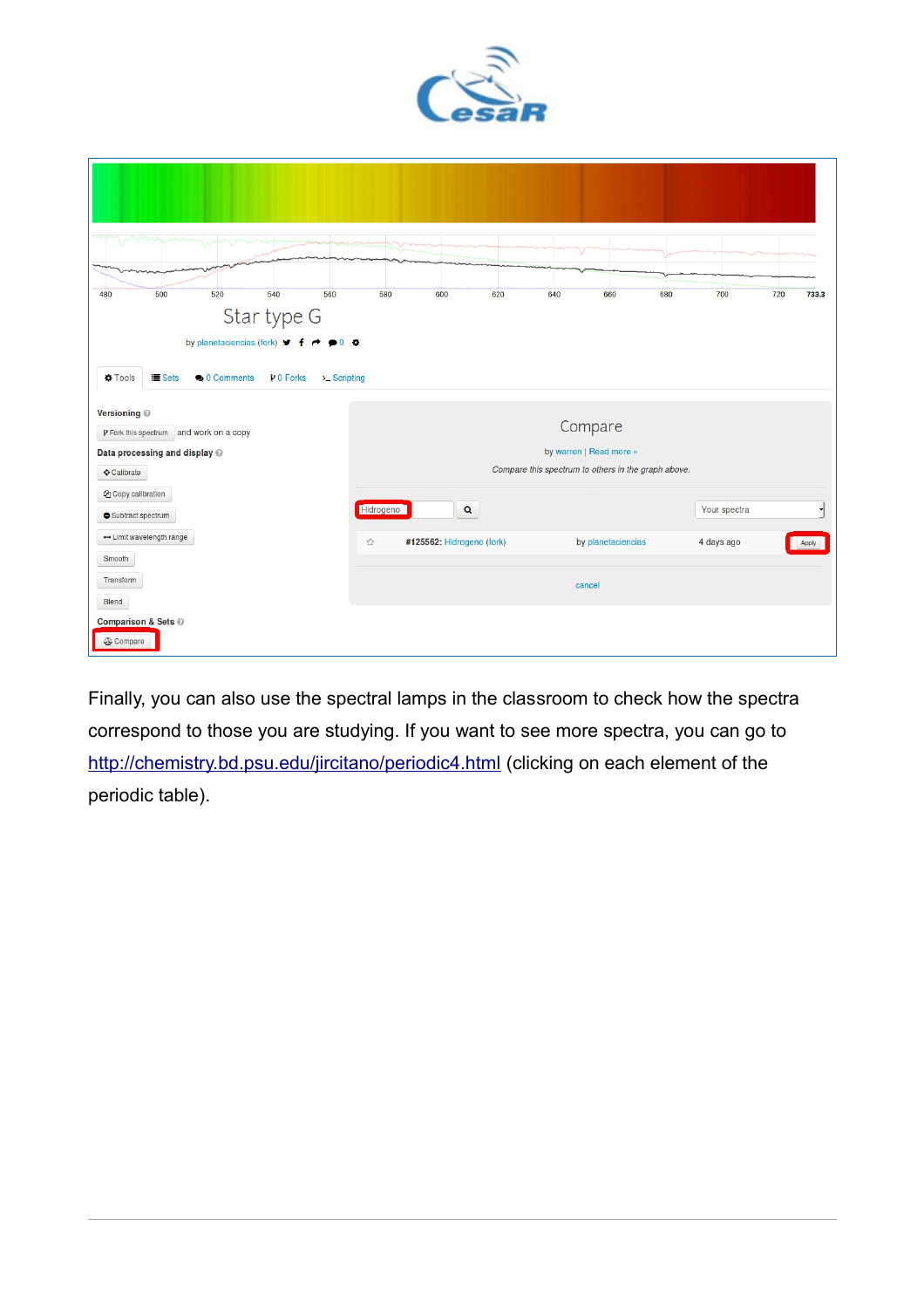

## **Results**

## **Type of star**

## **Composition**

Point out which elements are in the star, and which elements you think could be there, even if you are not certain. Reason your answers.

6. Lastly, share with the rest of the teams what you have found out and compare the compositions.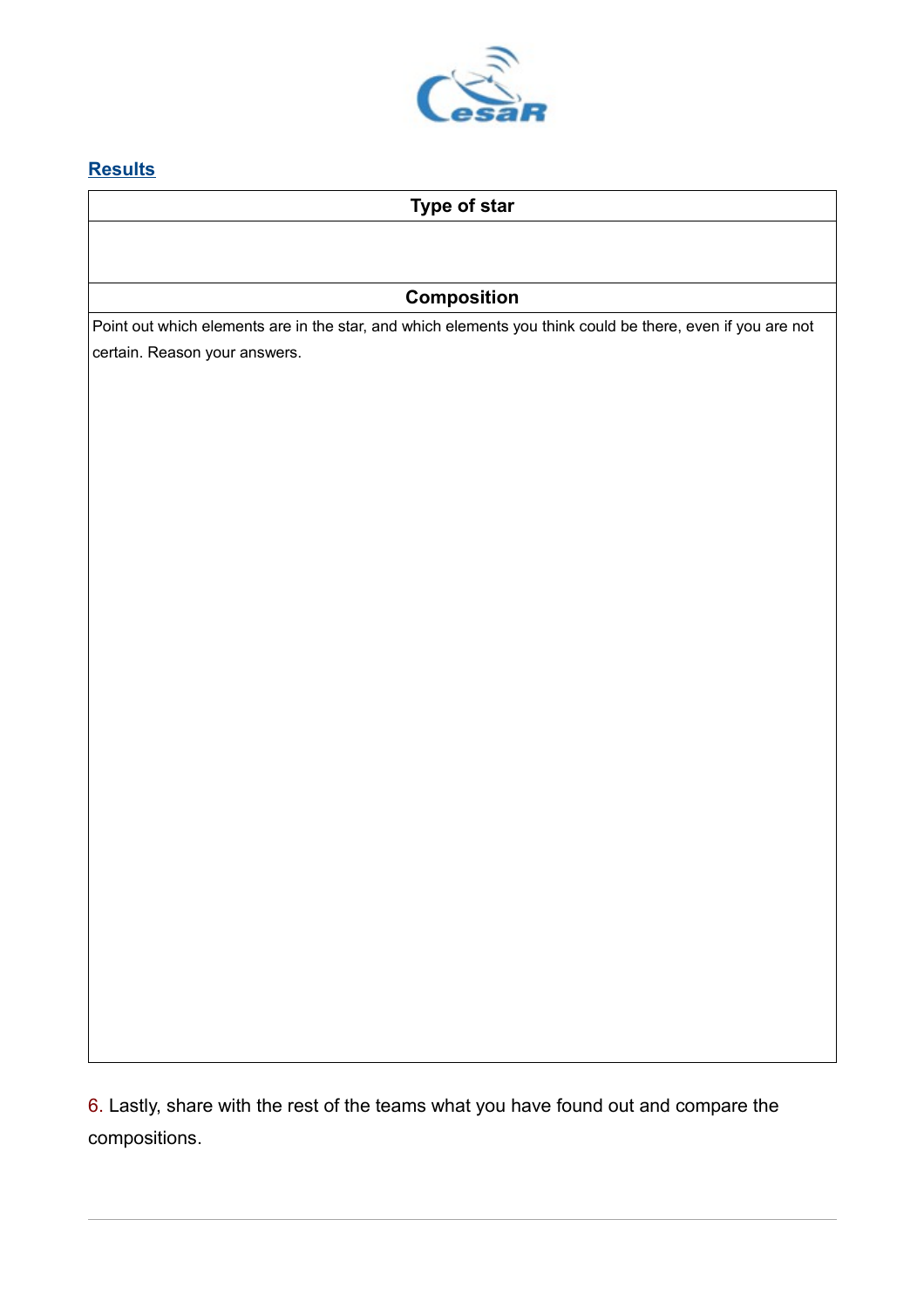

## **PART 3 – Questions and conclusions**

What difficulties have you found? How could you improve this research?

Look closely at the periodic table of elements in the attachement material para la investigación.pdf (or in <http://chemistry.bd.psu.edu/jircitano/periodic4.html>). Not every element appear in all the stars. Why do you think that is?

## It has been observed that stars' composition is similar to other stars with the same temperature. Why could that be?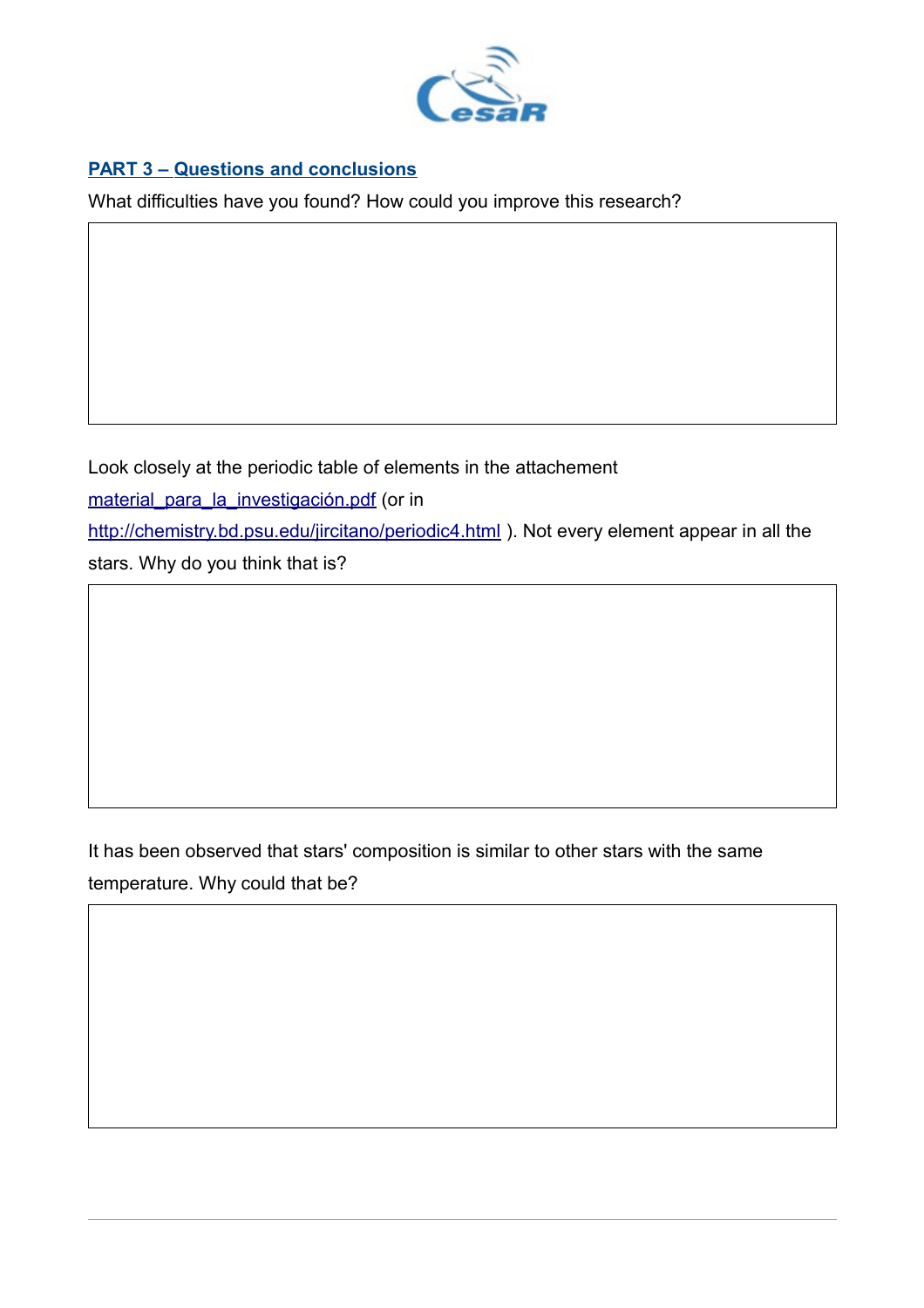

Do you find any similarities between stars with close spectral types? Reason your answer.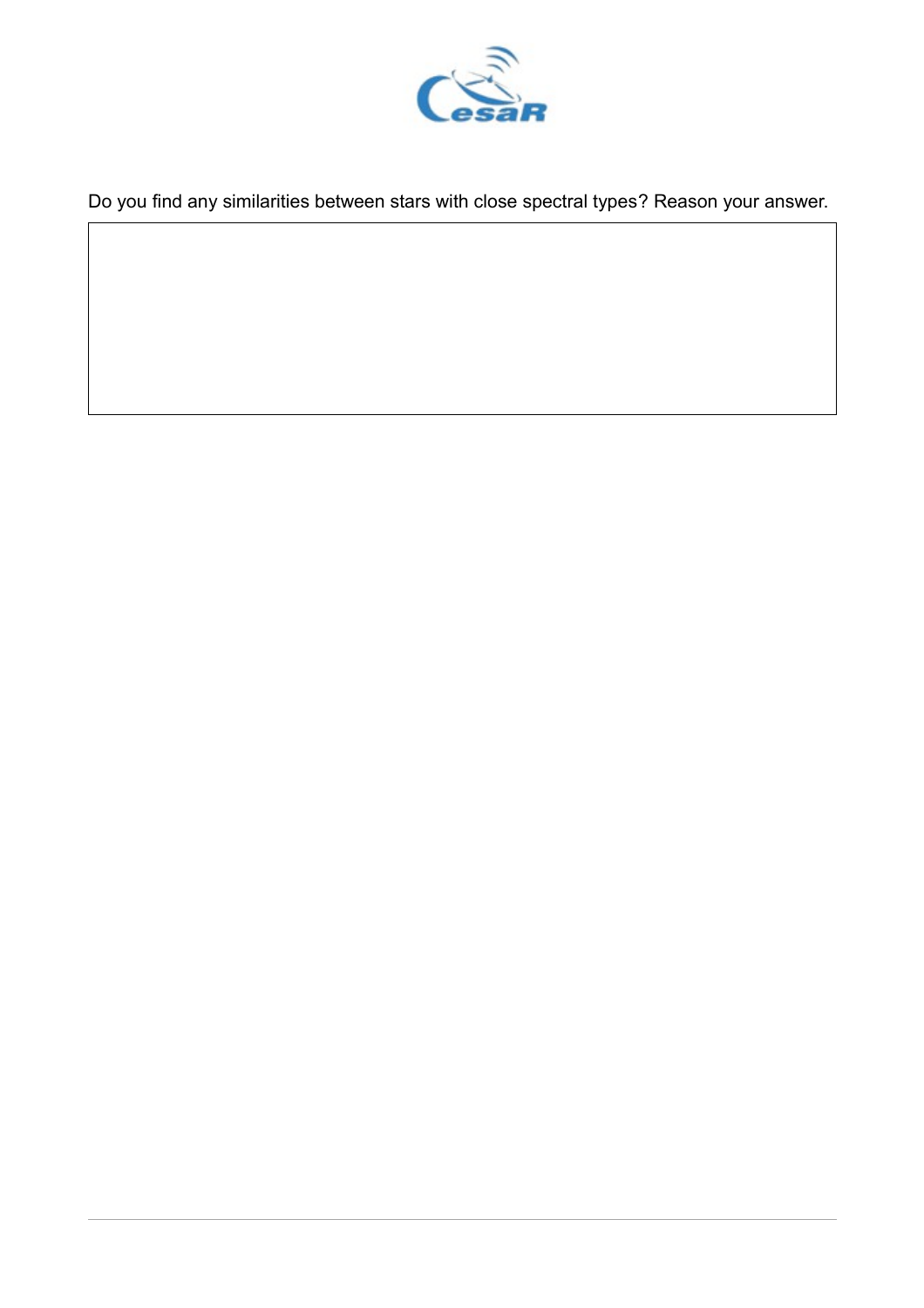

## **Science case 2: Perform your own calibration**<sup>[6](#page-14-0)</sup>

Our own spectra can be uploaded to Spectral Workbench, we can calibrate them and analyze them later.

#### **Procedure**

1. Create your own account at *spectralworkbench.org .* 

2. Download the pictures of your phone (made in Science Case 1, part 1) in the computer.

Note: *You can send them to your email, and download them when opening your account in the computer.*

3. Crop your picture with a program for image edition, so that just your spectrum is shown.





*Figs 13 and 14. Homemade photography of an emission spectrum (left) and a zoom in photo (right)*

4. Upload your picture to the app (top right on the image)

<span id="page-14-0"></span>

<sup>6</sup> Definition of calibration: The **calibration** is the process of comparing the obtained values by a [device under test](https://en.wikipedia.org/wiki/Device_under_test) with the correspongin measure from a reference (or standard) of known accuracy. (source: wikipedia)